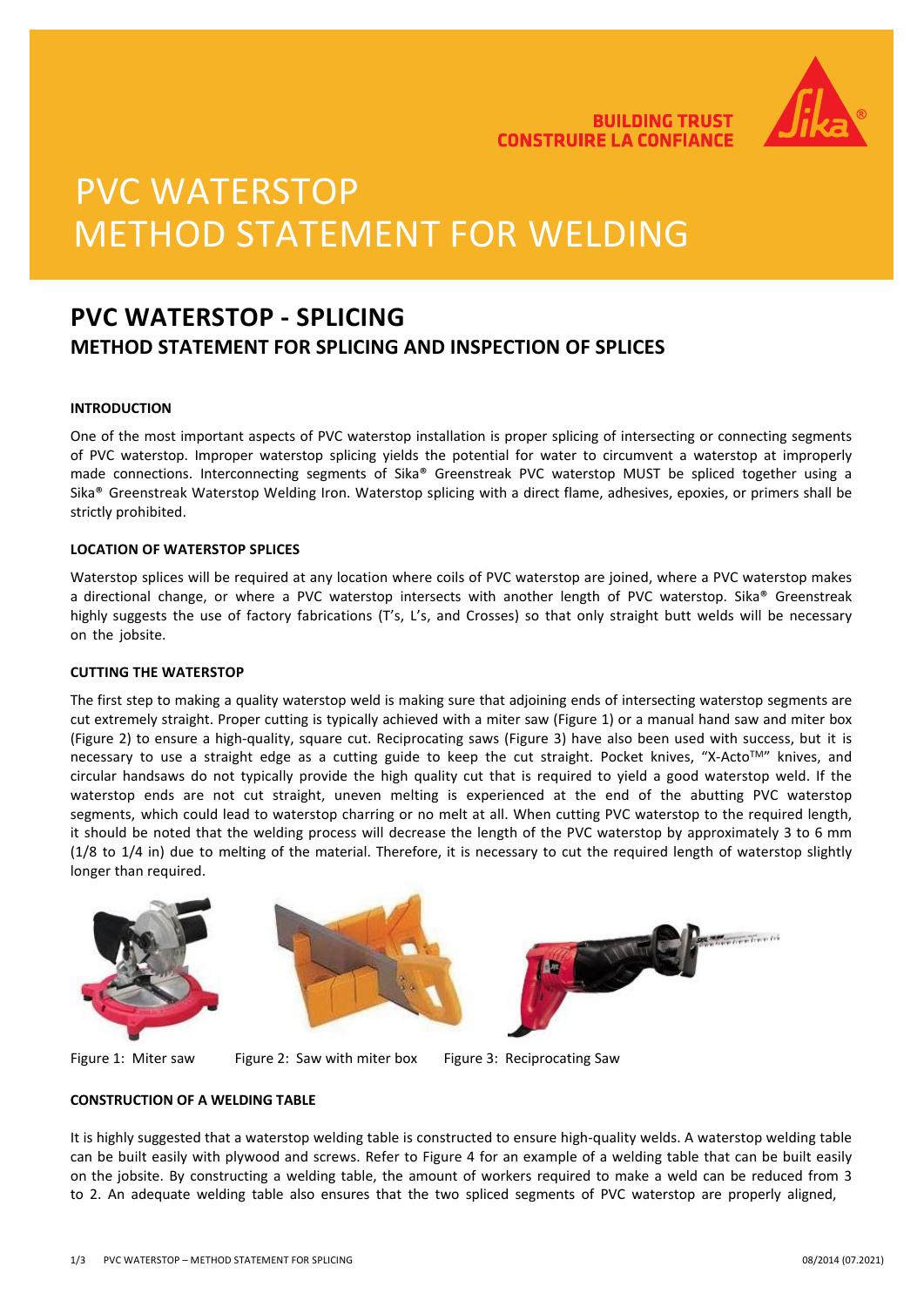## PVC WATERSTOP METHOD STATEMENT FOR WELDING



both in width and thickness, and help keep the waterstop edges, ribs, and centerbulb continuous through the welded connection.



Figure 4: Example plywood welding table

#### **PROPER USE OF WELDING IRON AND SPLICING TECHNIQUE**

All Sika® Greenstreak welding irons are shipped with a Teflon peel-and-stick cover already adhered to the welding iron. The welding iron should ALWAYS be used with the peel-and-stick cover in place. The covers are replaceable, and should be replaced when they show signs of damage or delamination from the iron. Under normal daily use, the covers should be replaced every 2 to 4 weeks. The peel-and-stick cover ensures that the melted waterstop material stays on the end of the waterstop, and does not stick to the iron. A towel or piece of cloth should be kept near the welding iron when in use to remove any melted PVC material from the face of the iron after EVERY weld is made. For PVC waterstops, the welding iron shall be heated to a temperature of 183 °C (380 °F) (the thermometer on the welding iron is in Fahrenheit units). The adjustable temperature dial is used to control the temperature of the welding iron.

If using the suggested welding table, position the welding iron in the iron slot on the table so that it supports itself. The two ends of the waterstop to be spliced together shall be placed against opposing faces of the welding iron, and held against the welding iron with significant pressure (applying pressure is important). Allow the ends of the waterstops to melt. This can take several minutes with a thicker waterstop profile. Continue melting the ends of the waterstop until at least 3 mm (1/8 in) of melted PVC appears around the entire waterstop/iron interface on both pieces of waterstop being welded. At that time, quickly pull the waterstops away from the iron and immediately place the two melted ends together, being careful to keep the two waterstops properly aligned after joining. You only have a few seconds to place the melted waterstop ends together, so speed is important. Immediately after the two waterstop ends are butted together, use your fingers (wearing gloves) to press the melted material against the waterstop to improve the welded connection. Extreme caution should be used when moving a welded waterstop connection when the material is still hot, as the weld is still very weak at this time. So after sliding the welding table away from the welded waterstop connection, allow the waterstop to cool for at least 10 minutes before handling it.

#### **WATERSTOP WELD QUALITY ASSURANCE**

After allowed to cool, a visual inspection shall be made on each waterstop weld to observe the following:

• The waterstop weld shall not display significant discoloration or pin-holes that penetrate through the waterstop.